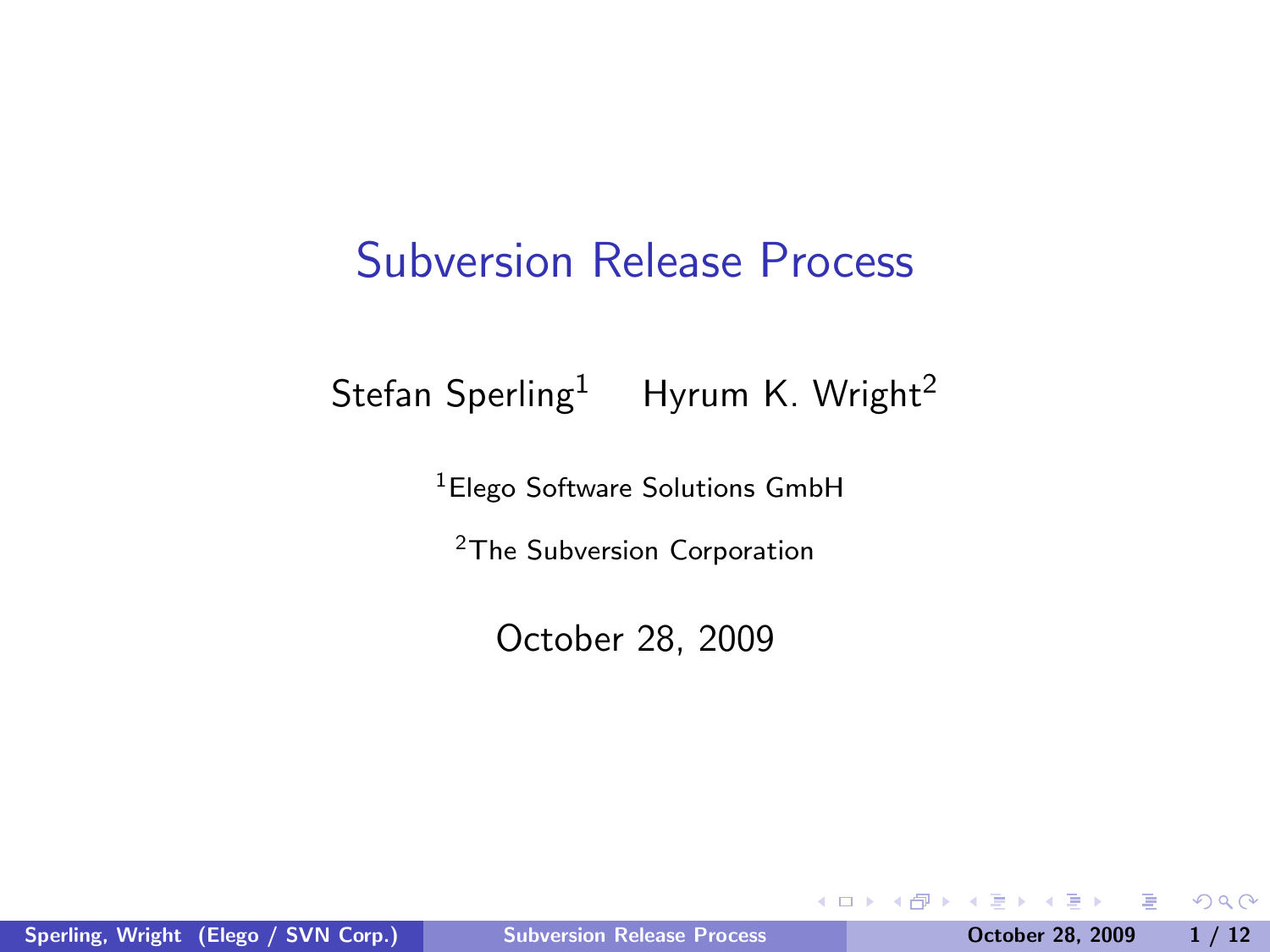# Creating a Release

- Feature freeze
- Create release branch
- One or more release candidates:
	- Cut release candidate
	- Testing and PGP-signing by committers (3 UNIX, 3 Windows)
	- Soak
- Release
- **•** Post-release maintenance (backports, point releases)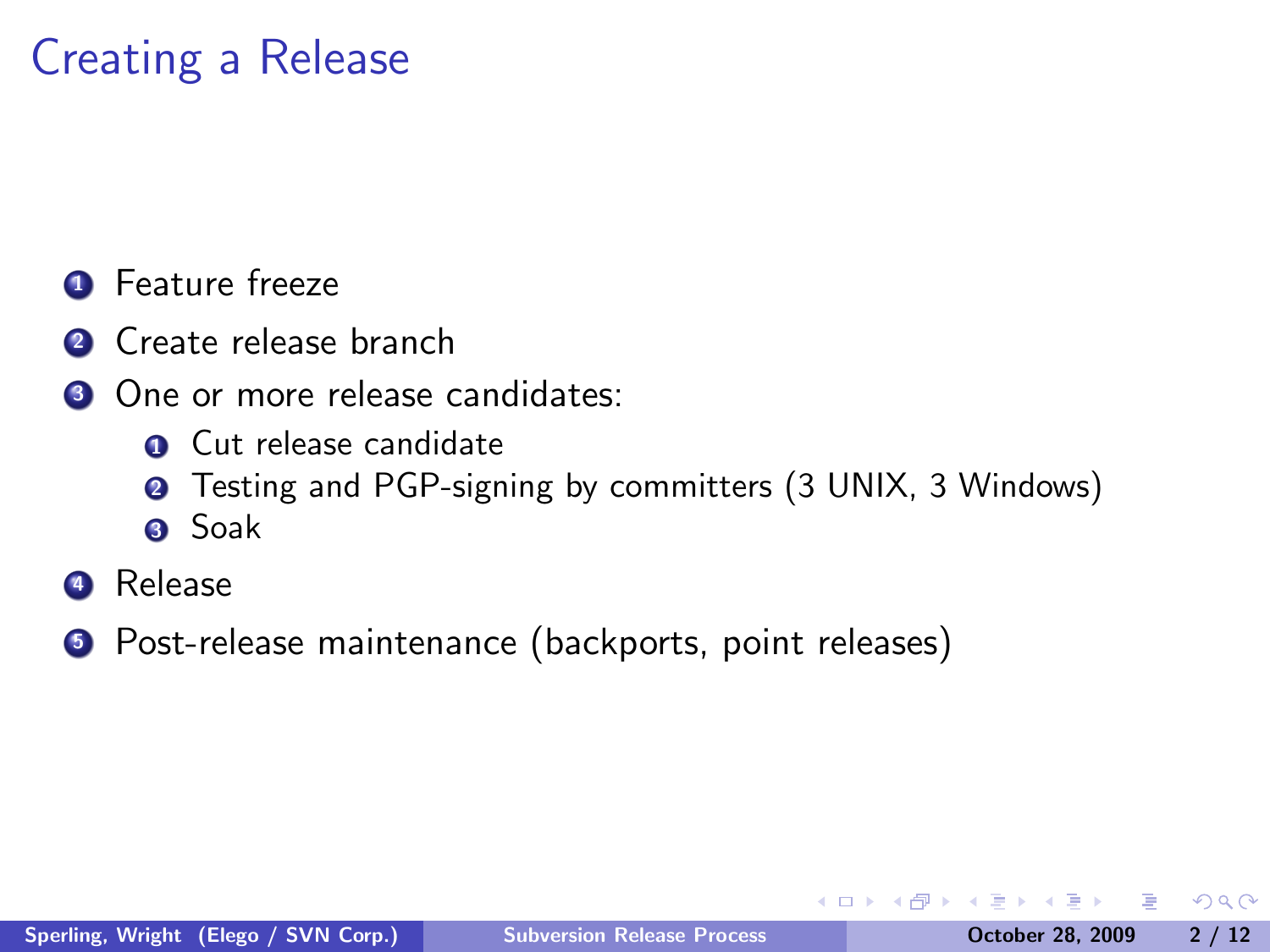# PGP Keys

- Hyrum K. Wright [1024D/4E24517C] with fingerprint: 3324 80DA 0F8C A37D AEE6 D084 0B03 AE6E 4E24 517C
- Stefan Sperling [1024D/F59D25F0] with fingerprint: B1CF 1060 A1E9 34D1 9E86 D6D6 E5D3 0273 F59D 25F0
- C. Michael Pilato [1024D/1706FD6E] with fingerprint: 20BF 14DC F02F 2730 7EA4 C7BB A241 06A9 1706 FD6E
- Mark Phippard [1024D/035A96A9] with fingerprint: D315 89DB E1C1 E9BA D218 39FD 265D F8A0 035A 96A9

 $\Omega$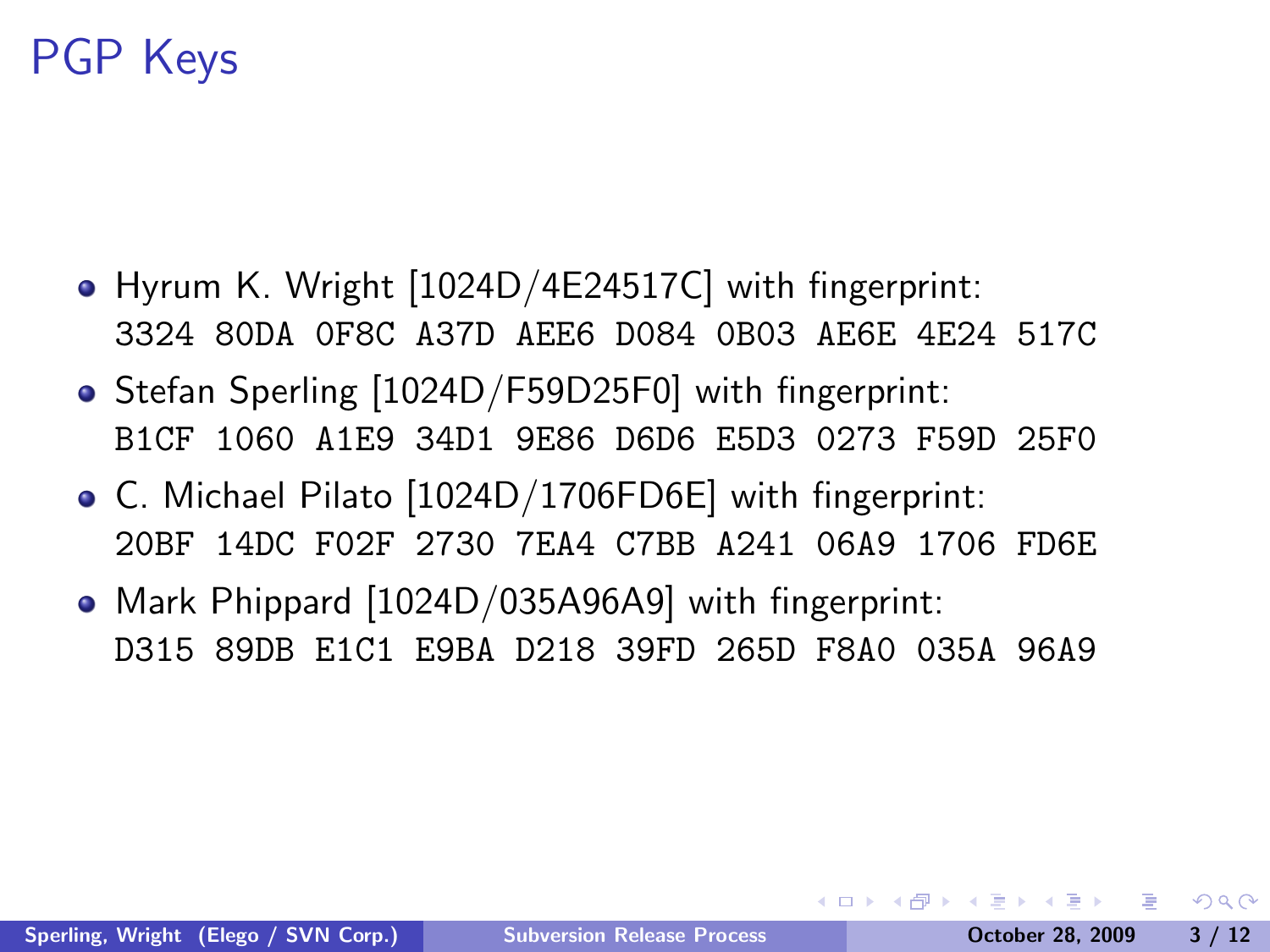How Developers Test During Development

- Ad-hoc testing
- "make check"
- Buildbots:

MacOS X i386, WinXP i386, Debian i386, Ubuntu x64

 $\leftarrow$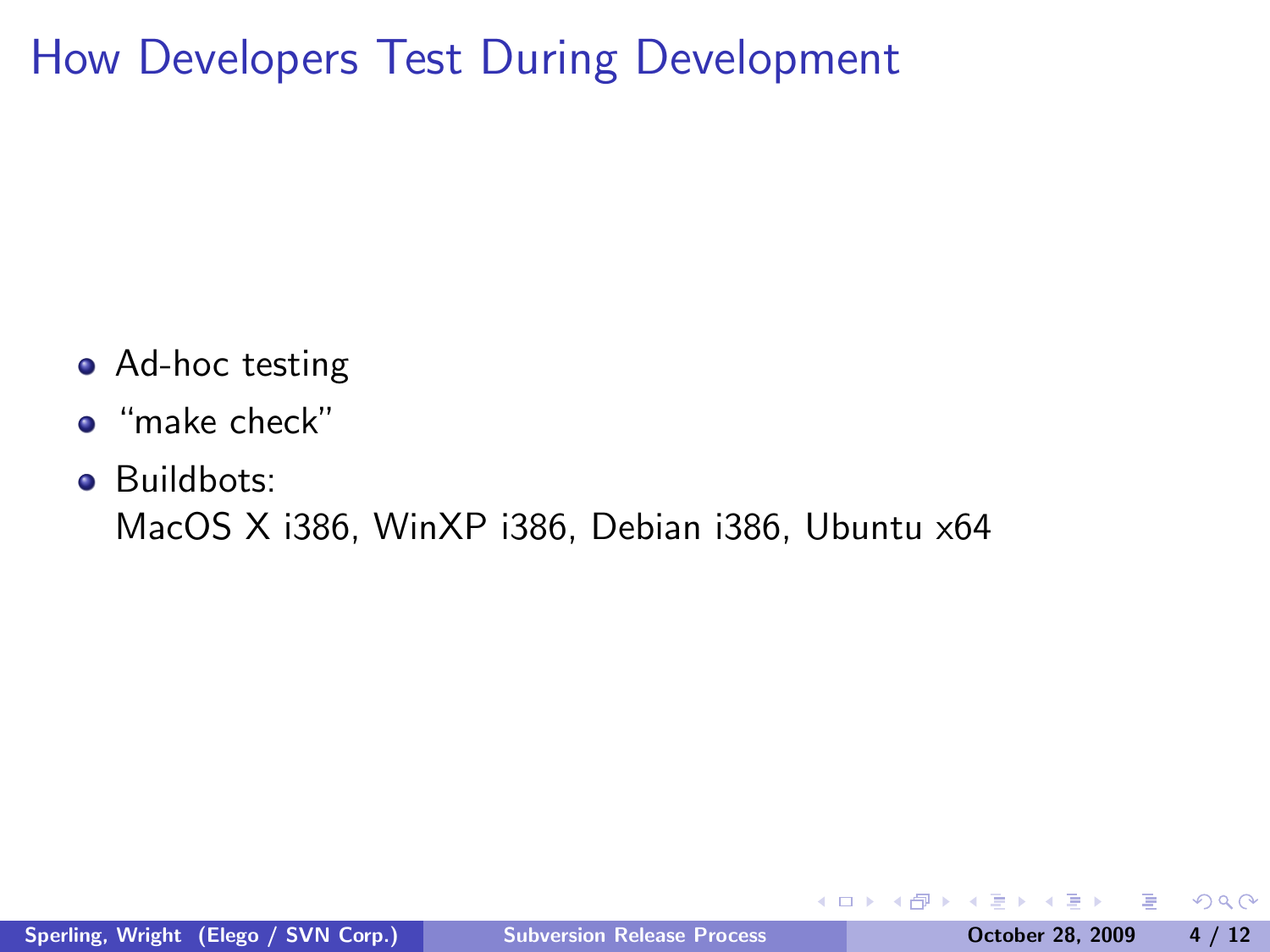# Release Candidate Testing

- Developers: More "make check" (fsfs, bdb)  $\times$  (file, svn, neon, serf), and bindings
- Users:

Expected to download, compile, install and use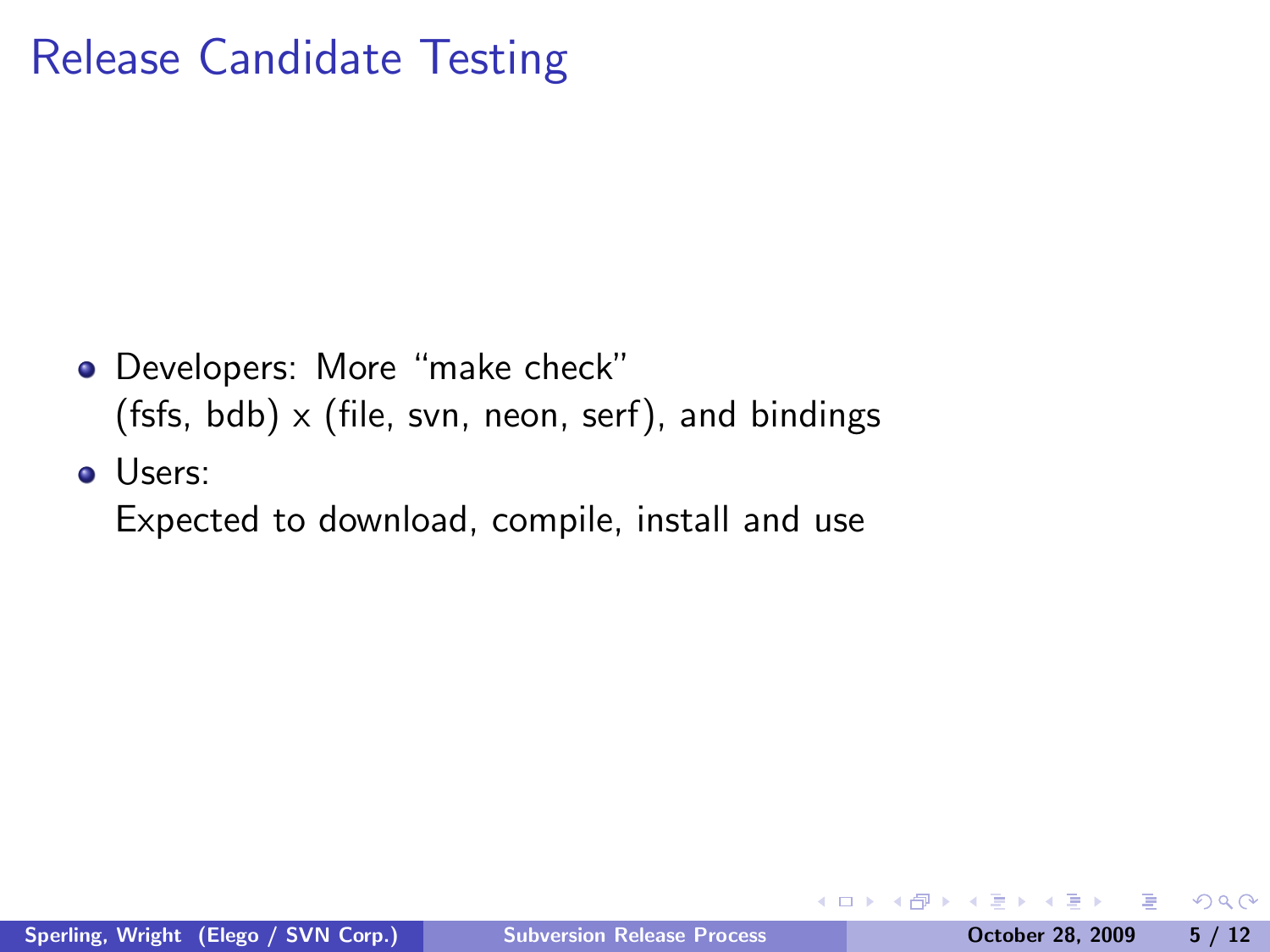# Test Suite Issues

- **•** Supported testing paradigms
	- $\blacktriangleright$  Contrived use cases
	- $\triangleright$  Known bugs
- Unsupported testing paradigms
	- $\blacktriangleright$  Interrupting execution
	- $\blacktriangleright$  Large-scale working copies
	- $\blacktriangleright$  High network latency
	- Integration with end-user environment

 $\blacktriangleright$  ...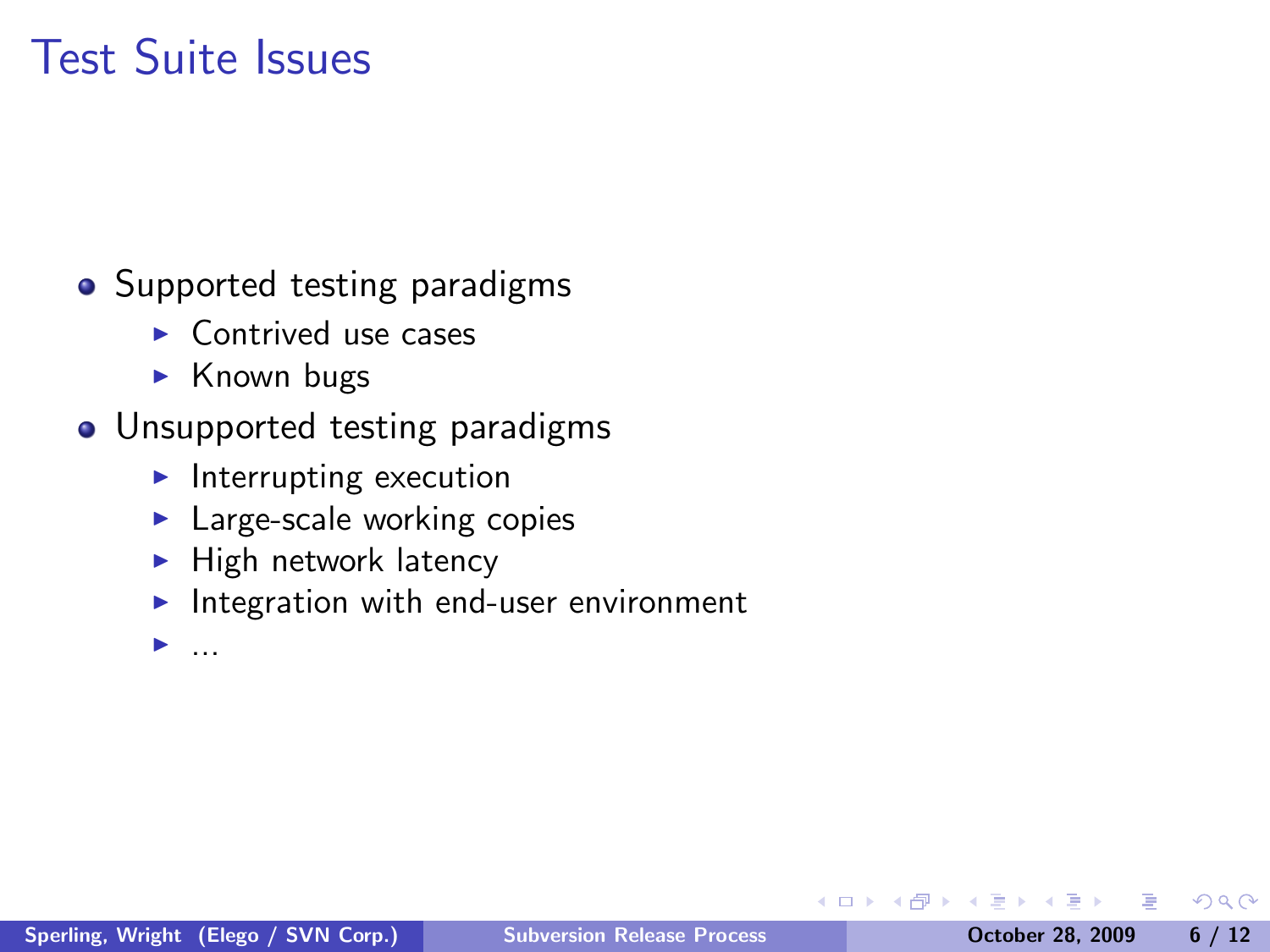# Very Few Reports from Users

- Chicken-and-egg problem: Waiting for stabilization
- Many users ...
	- $\blacktriangleright$  ... don't want to compile Subversion
	- $\blacktriangleright$  ... use third-party Subversion tools only
	- $\blacktriangleright$  ... are afraid of buggy code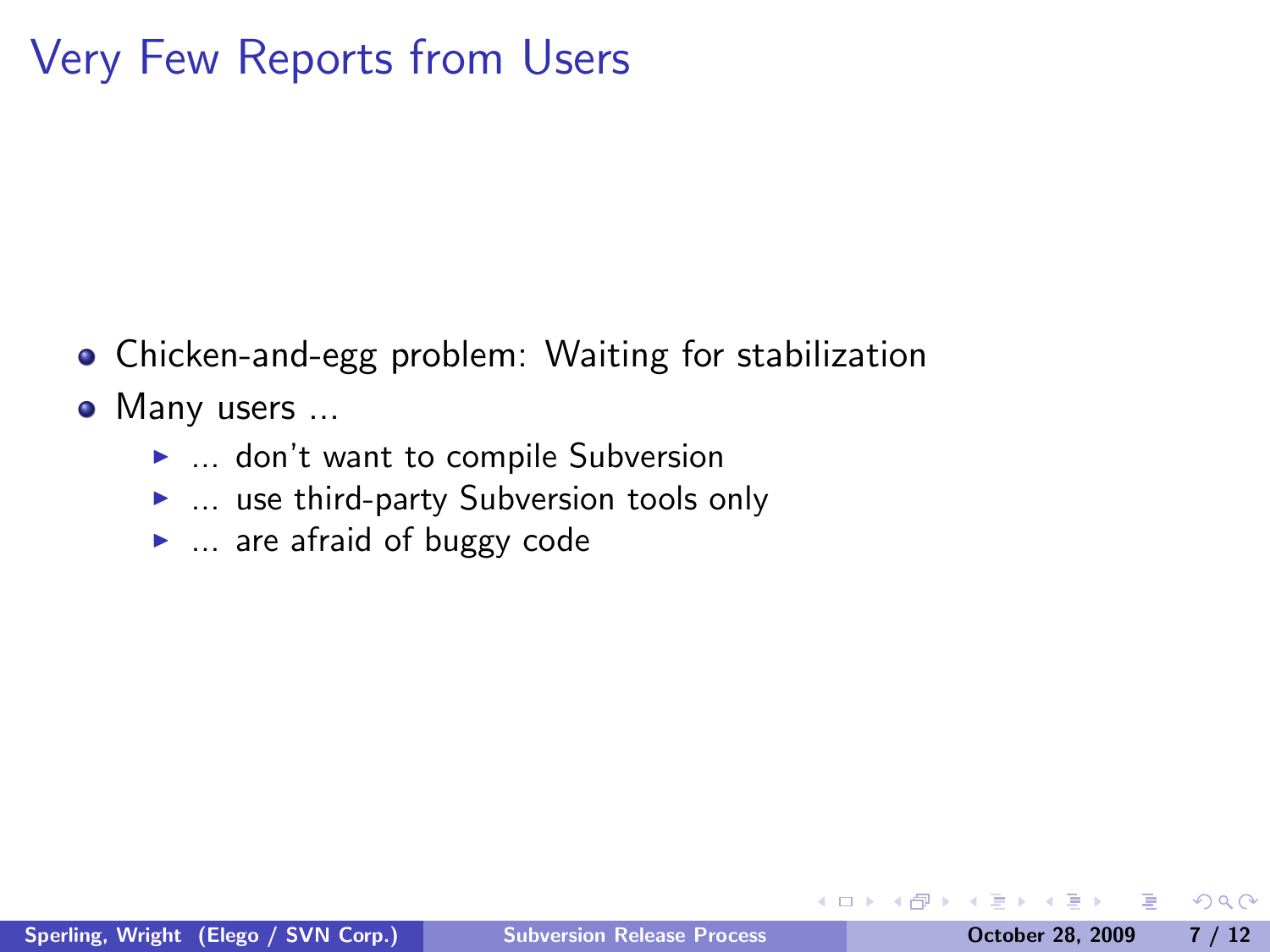### **Results**

- Real-world use often not tested
- Edge-case bugs not found before release

4日)

э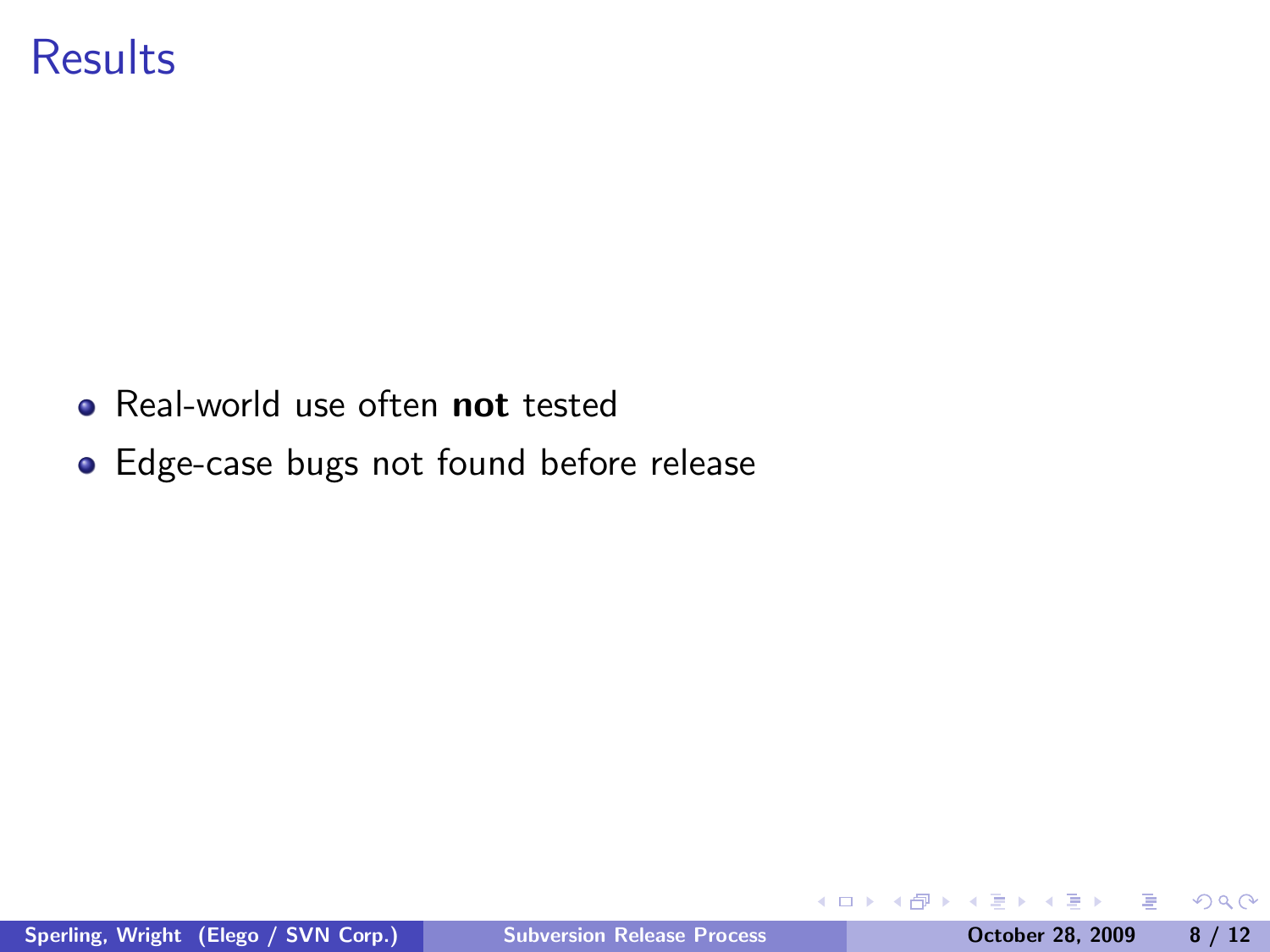# **Examples**

- $\bullet$  Issue  $\#3242$ : Subversion demands unnecessary access to parent directories of operations
- $\bullet$  Issue  $\#3368$ : Can't create a single file external referring to a file with properties on it (e.g. binary files)
- $\bullet$  Issue  $\#3281$ : Merge a replacement of a directory that is special (known pre-release but not fixed)
- $\bullet$  Issue #3416: Cannot add or commit dir/@file.txt
- r38101, r38102: Locking over ra\_neon fails when the user provides a lock comment that has XML-special characters in it.
- r38015, r38017, r38019: Don't delete unversioned files and directories when calling svn rm –keep-local file on them.
- $\bullet$  Issue #3382: svn status does not show tree conflicts when svn:ignore=\*
- $\bullet$  Issue #3396: status --quiet doesn't show tree conflicts

ERA ER EL PAQO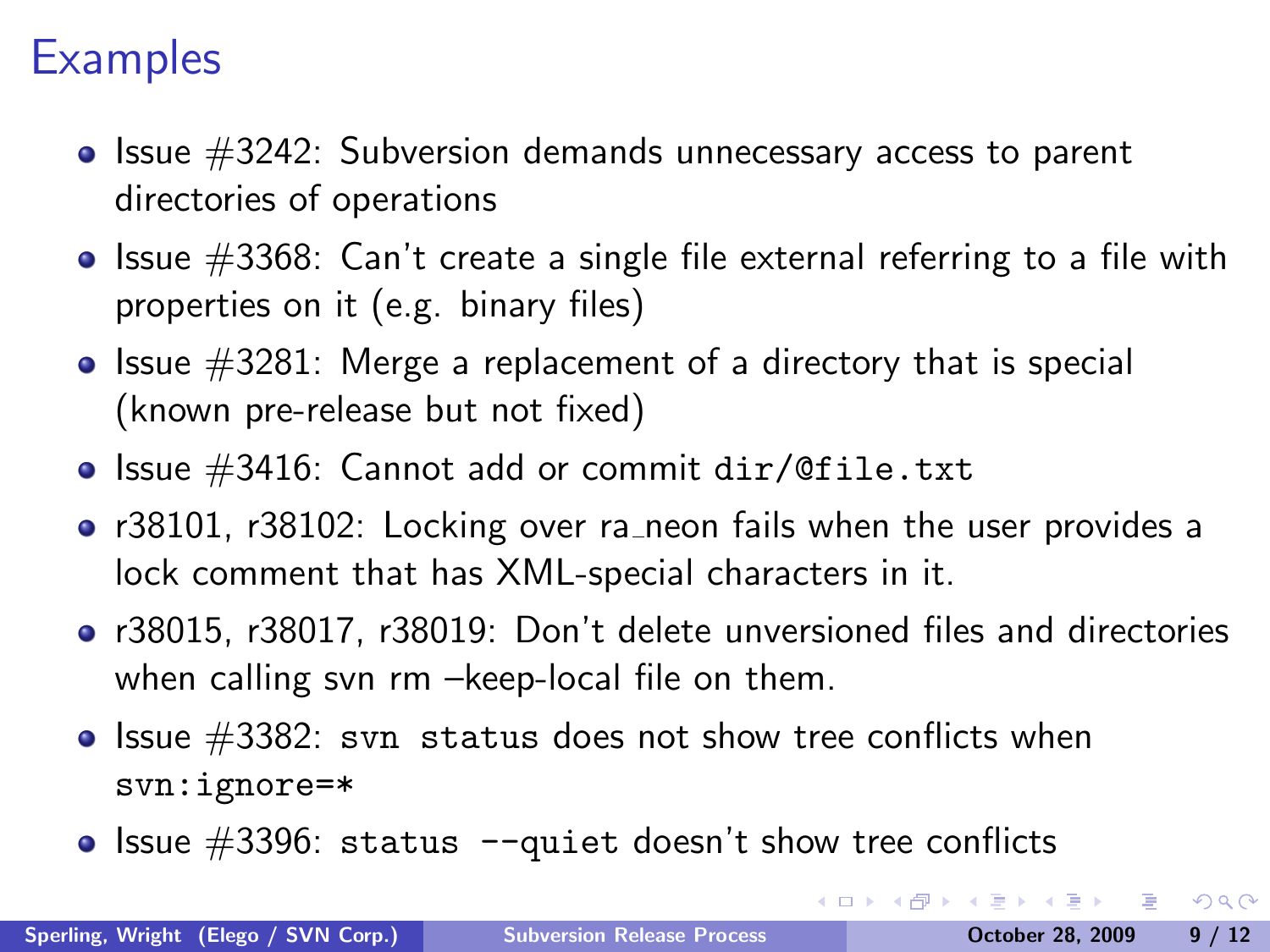# More Real-World Testing of RCs

- Make RCs more accessible to users (provide binaries)
- Encourage users to test RCs in near-production environments
- More real-world testing of trunk (as for RCs)

つくい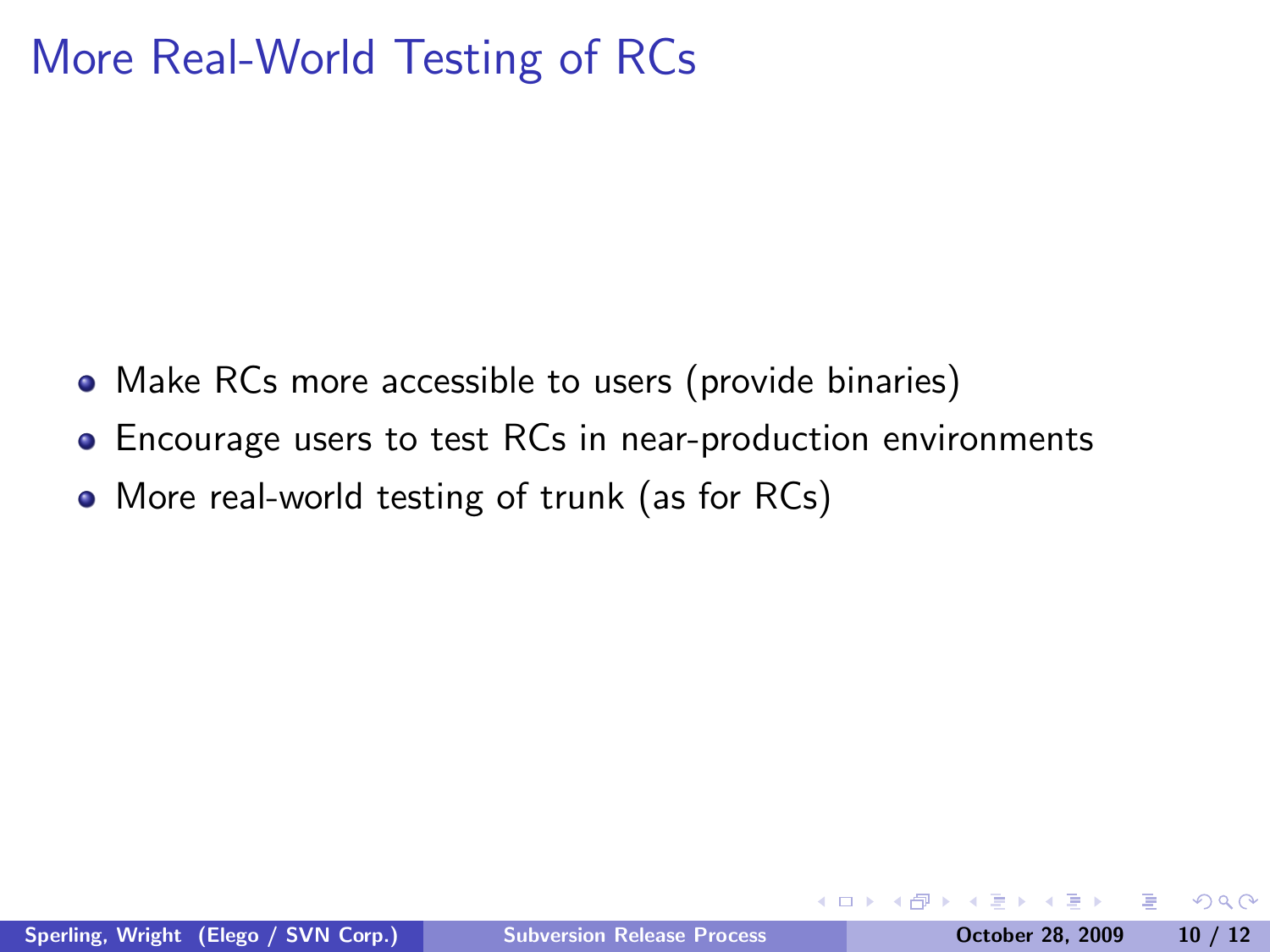# We Need Your Help!

- Enterprise environments most complex  $\Rightarrow$  most fragile
- How do you decide if software is safe to deploy in your organization?
- Would you use existing testing infrastructure to help test Subversion release candidates?
- Provide infrastructure for buildbots
- Improve test suite by providing test cases

 $\Omega$